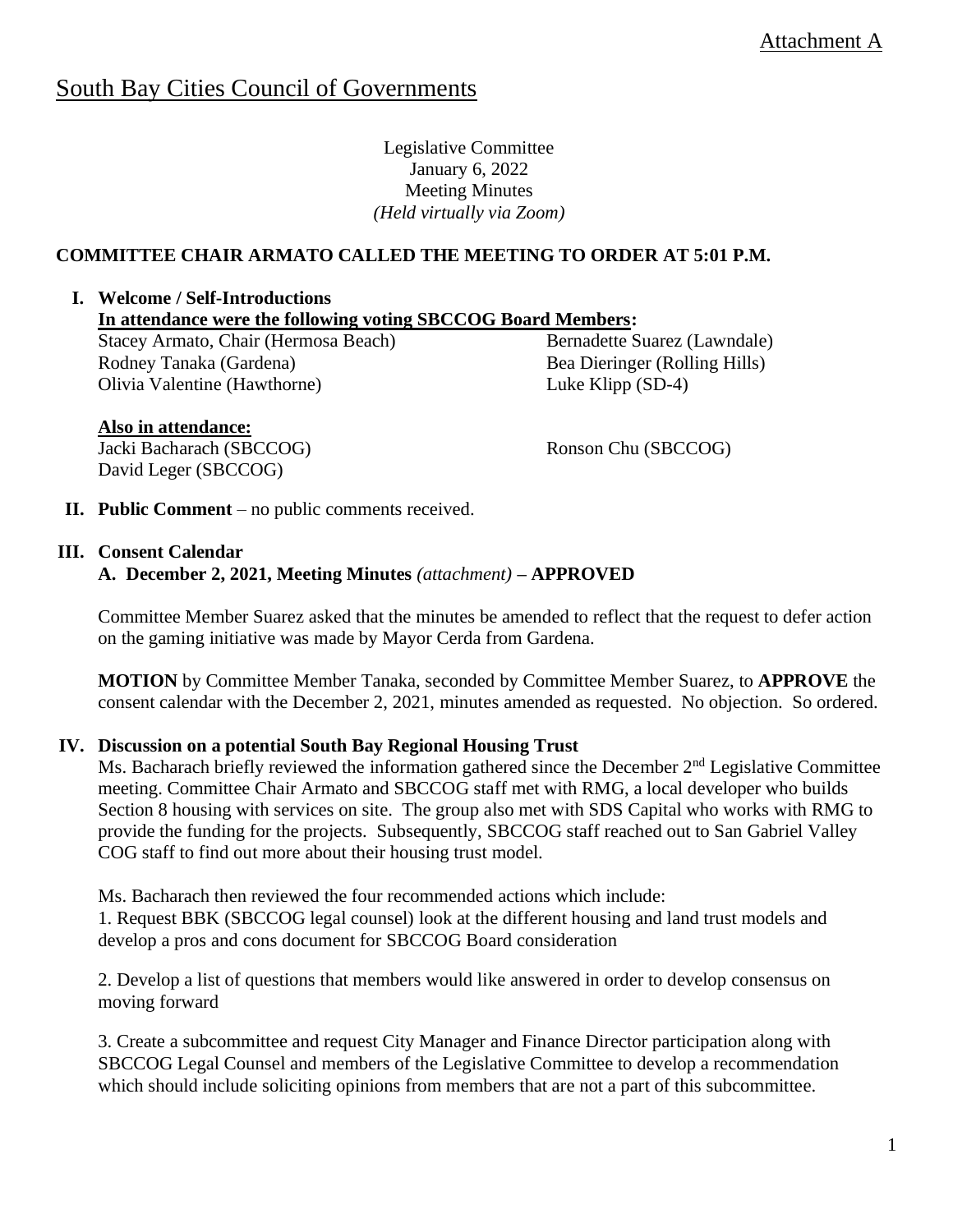4. Review recommendation at the February Legislative Committee and if there is agreement to moving forward, request that the SBCCOG legal counsel develop the steps and a timetable for establishing a South Bay Housing Trust Fund.

Committee Member Tanaka expressed his support for the staff recommendation and suggested Ms. Bacharach reach out to Gardena's City Manager and Finance Director for participation.

Committee Chair Armato highlighted the importance of #1 as the models being considered all have significant differences.

Ms. Bacharach asked that the Committee send her any questions that they would like asked as part of the subcommittee process.

**MOTION** by Committee Member Tanaka, seconded by Committee Member Valentine, to **RECOMMEND APPROVAL** of the staff recommendation by the SBCCOG Board. No objection. So ordered.

## **V. Discussion on proposed CPUC decision revising Net Energy Metering Tariff and Subtariffs (Rulemaking 20-08-020) – RECOMMENDED SENDING LETTER OF OPPOSITION**

Ms. Bacharach noted that this issue being considered by the CPUC is very complex and that there are environmental groups on both sides of the issue. In summary, the issue at hand revolves around solar adopters and state policies incentivizing solar adoption, including net-energy metering which allows solar customers to sell back excess energy produced to utility companies. Utility companies also state that solar adopters also do not contribute to grid repairs and maintenance like their customers do. Ms. Bacharach likened the solar issue to road repairs and electric vehicle (EV) adoption. EV drivers do not contribute to road maintenance in the same way that gas vehicle drivers do as they do not pay gas taxes, which pay for significant portions of road maintenance budgets. Ms. Bacharach concluded by informing the Committee that she reached out to the Clean Power Alliance who shared that they are not taking a position on the issue at this time.

Committee Member Suarez commented that she did a lot of research trying to better understand the issue and shared similar conclusions. It appears something needs to change, but she was unsure if the CPUC rulemaking was the appropriate solution. She proposed the SBCCOG take an "oppose unless amended" position.

Committee Member Valentine shared that the state should continue encouraging solar adoption and noted how existing solar customers could be very resentful of these proposed changes. The solution to the issue should not be done on the backs of those who have adopted solar.

**MOTION** by Committee Member Suarez, seconded by Committee Member Tanaka, to **RECOMMEND** the SBCCOG send a letter opposing the CPUC rulemaking while supporting further discussion on the issue with all stakeholders.No objection. So ordered.

Ms. Bacharach reminded the Committee that their recommendation will be sent to the Steering Committee for final approval because the CPUC meeting takes place prior to the January SBCCOG Board meeting.